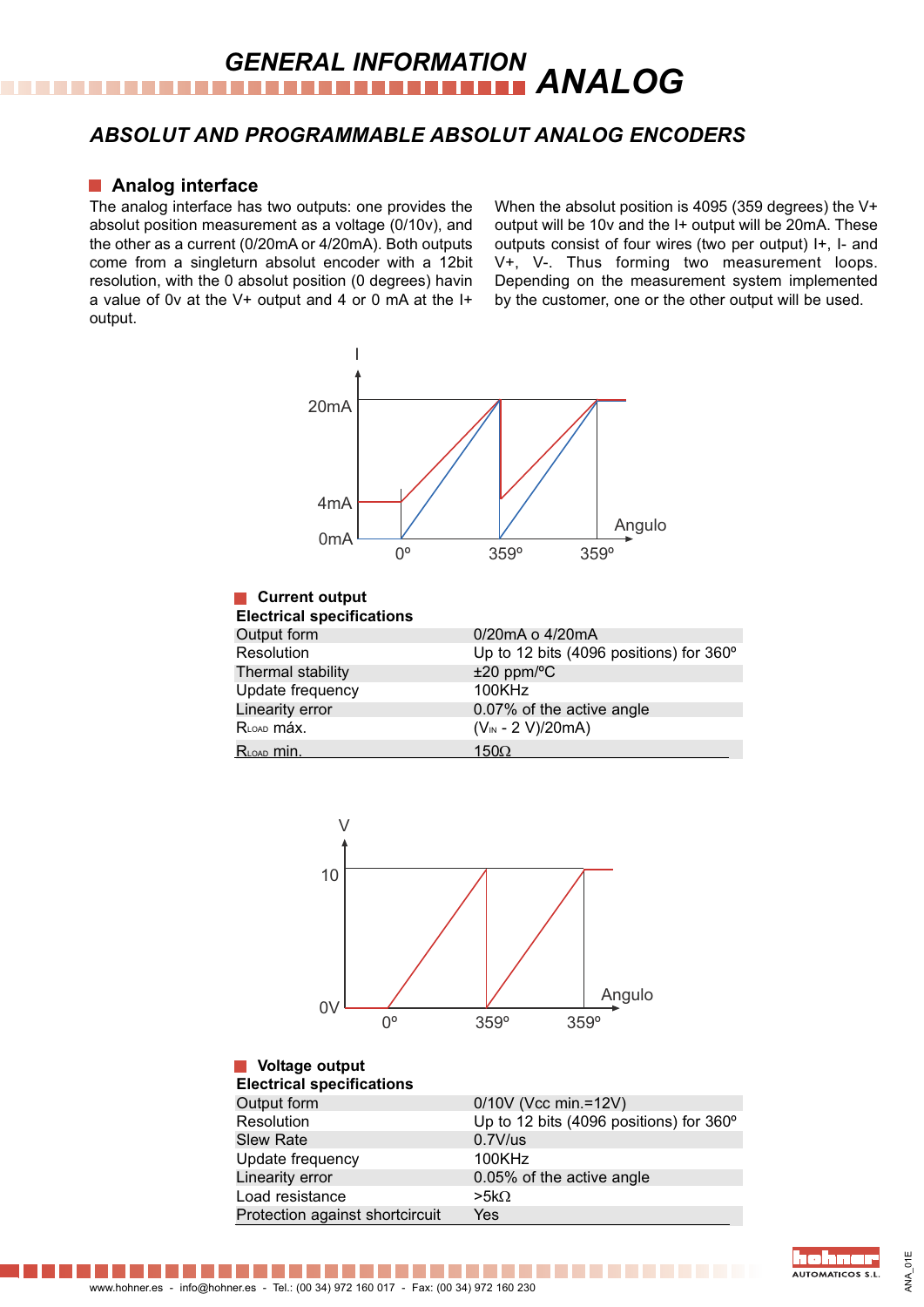# *ANALOG ABSOLUT ENCODERS*

- Interface analog current loop output 4..20mA, 0..20mA and 0..10 V voltage output
- Resolution 10 or 12 bits
- Solid or blind hollow shaft
- Protection class IP65 or IP67 according to DIN 40050
- Direction and range selectable
- Radial or axial connection, cable or connector output



### *OVERVIEW*



### *TECHNICAL SPECIFICATIONS*

|                                                             | Diameter 58 mm     |                                        | Diameter 90 mm               |
|-------------------------------------------------------------|--------------------|----------------------------------------|------------------------------|
| Housing                                                     |                    | Aluminium/Stainless steel              |                              |
| Shaft                                                       |                    | Stainless steel                        |                              |
| <b>Bearings</b>                                             |                    | <b>Ballraces</b>                       |                              |
| Bearings lifetime                                           |                    | $1x10^{10}$ rev.                       |                              |
| Maximum number of revolutions permitted mechanically        |                    | 6000 rpm.                              |                              |
| Protection against dust and splashes according to DIN 40050 |                    | IP65 / IP67.                           |                              |
| Rotor inertia moment                                        | $30 \text{ gcm}^2$ |                                        | $270$ gcm <sup>2</sup>       |
| Starting torque 20°C (68°F)                                 | Máx. 2,0 Ncm       |                                        | Máx. 5,0 Ncm                 |
| Maximum load permitted on axial shaft                       | 40 N               |                                        | 80 N                         |
| Maximum load permitted on radial shaft                      | 60 N               |                                        | 100 N                        |
| Misalignment permitted axial (blind hollow shaft)           | $±0.5$ mm          |                                        |                              |
| Misalignment permitted radial (blind hollow shaft)          | $\pm 0.3$ mm       |                                        | $\qquad \qquad \blacksquare$ |
| Weight aprox.                                               | 400 g ST, 500 g MT |                                        | 1,2 kg ST, 1,3 kg MT         |
| Operating temperature range                                 |                    | $-10^{\circ}$ C a $+70^{\circ}$ C      |                              |
| Vibration                                                   |                    | 100 m/s <sup>2</sup> (10Hz2000Hz)      |                              |
| Shock                                                       |                    | 1000 $m/s^2$ (6ms)                     |                              |
| Consumption max.                                            |                    | 100 mA (CS/HS), 150 mA (CM/HM)         |                              |
| Power supply                                                |                    | 10.30Vdc                               |                              |
| Interface                                                   |                    | Analogue                               |                              |
| Electrical output                                           |                    | 020mA, 010v, 420mA                     |                              |
| Configurable parameter (programmable series)                |                    | Range                                  |                              |
| Configurable parameters                                     |                    | <b>Direction</b>                       |                              |
| Resolution                                                  |                    | 10 or 12 bits                          |                              |
| Maximum range                                               |                    | 4096 turns                             |                              |
| Radial and axial connection                                 |                    | 2 metres cable or industrial connector |                              |
|                                                             |                    |                                        |                              |

**Time** 

ST: Singleturn MT: Multiturn

ichner

AUTOMATICOS S.L.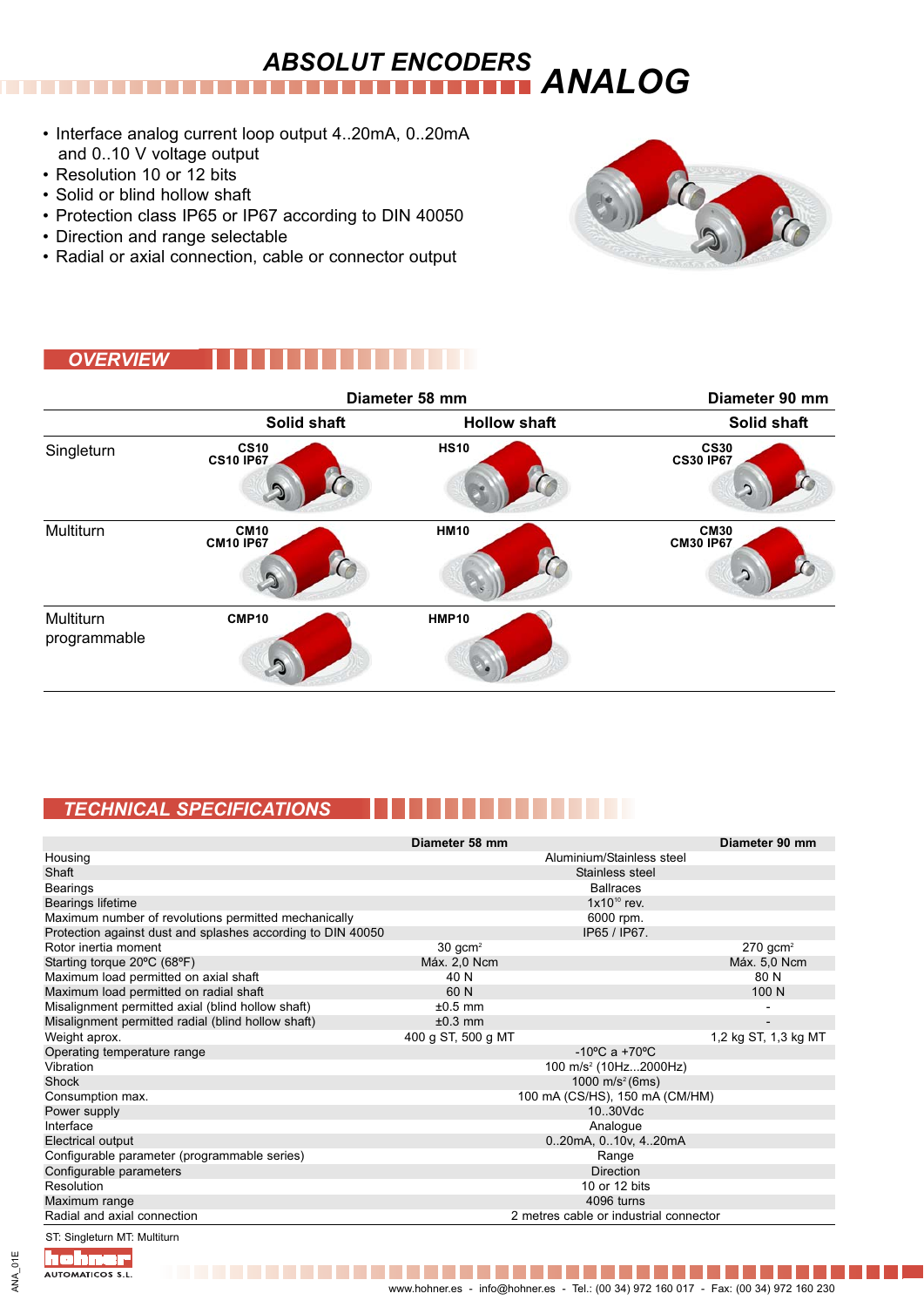#### **ANALOG** *CS10 / HS10* ..........

#### *SINGLETURN ABSOLUT ENCODER*

- Singleturn resolution up to 12 bits
- Protection class IP65 according to DIN 40050
- External diameter 58 mm
- Solid shaft (CS) and blind hollow shaft (HS)



Previous mounting and installation of the encoder is recommended to read the section "TECHNICAL CONSIDERATIONS".

### *ORDERING CODE*

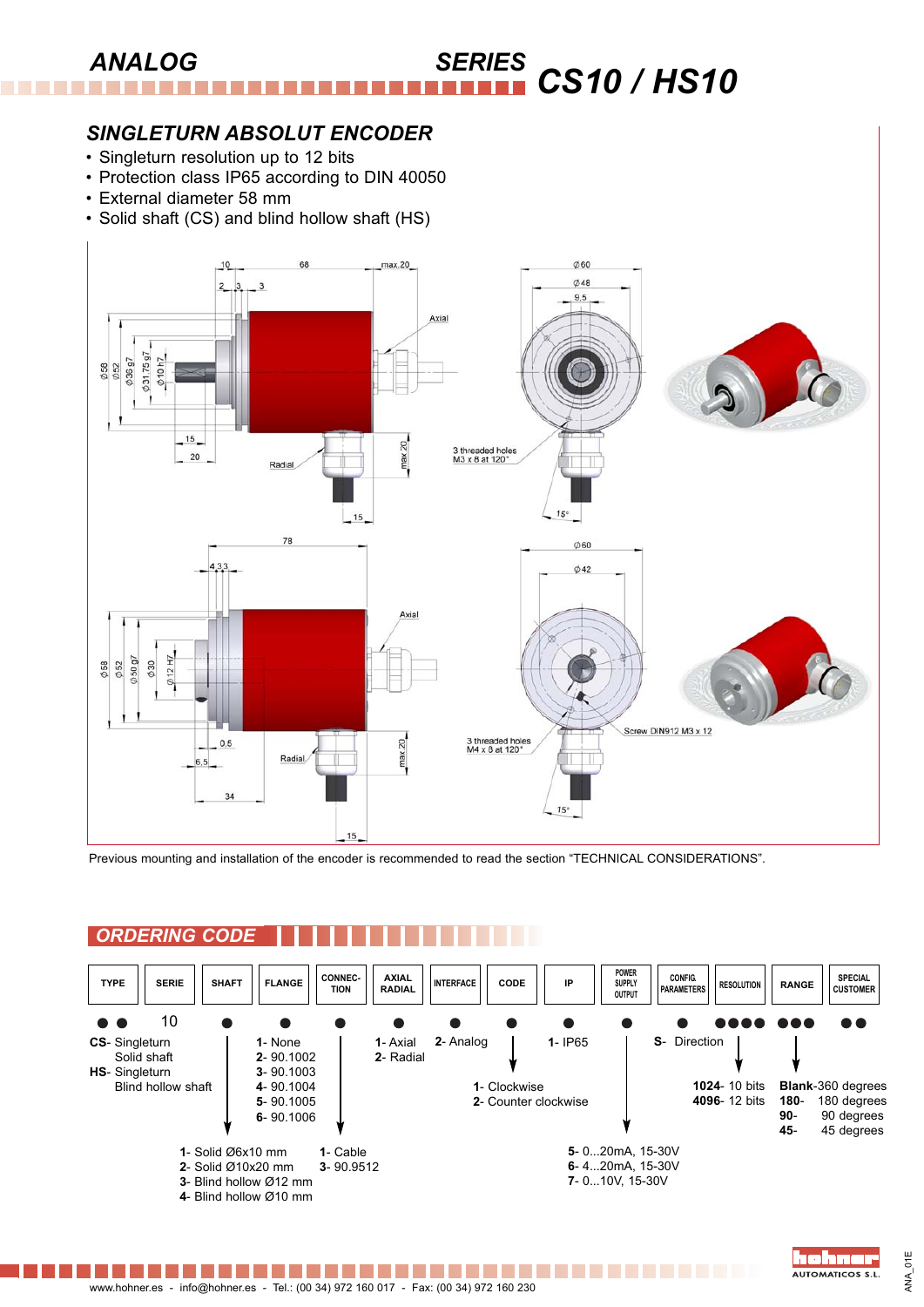#### *ANALOG SERIES CM10 / HM10* ---------

### *MULTITURN ABSOLUT ENCODER*

- Resolution up to 12 bits
- Protection class IP65 according to DIN 40050
- External diameter 58 mm
- Solid shaft (CM) and blind hollow shaft (HM)



Previous mounting and installation of the encoder is recommended to read the section "TECHNICAL CONSIDERATIONS".

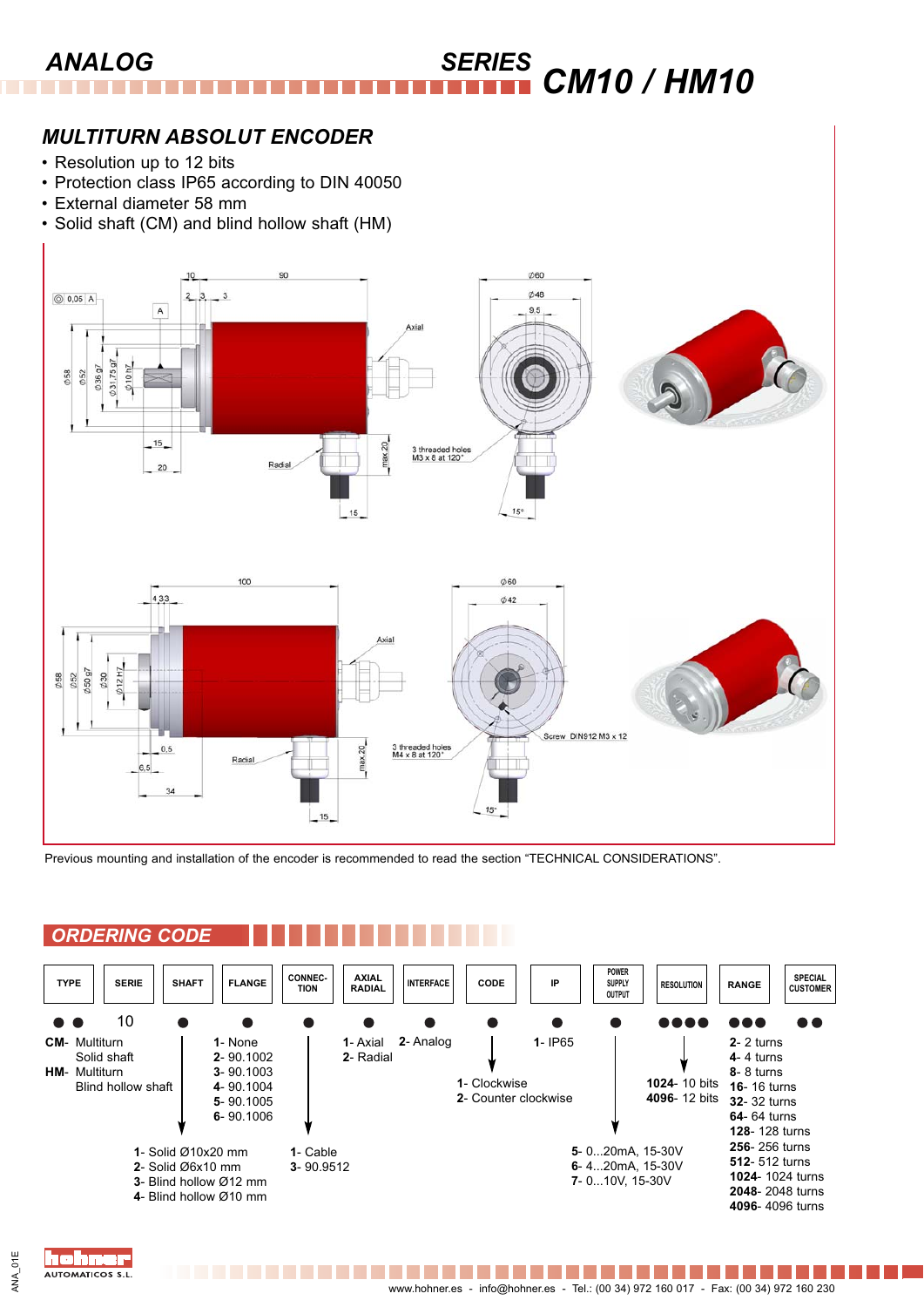#### **SERIES** CS30 / CM30 **ANALOG** ----------

### *ABSOLUT ENCODER FOR HEAVY DUTY INDUSTRIAL APPLICATIONS*

- Singleturn resolution (CS) or multiturn (CM) up to 12 bits
- Protection class IP65 according to DIN 40050
- External diameter 90 mm
- Solid shaft





Previous mounting and installation of the encoder is recommended to read the section "TECHNICAL CONSIDERATIONS".

### *ORDERING CODE*

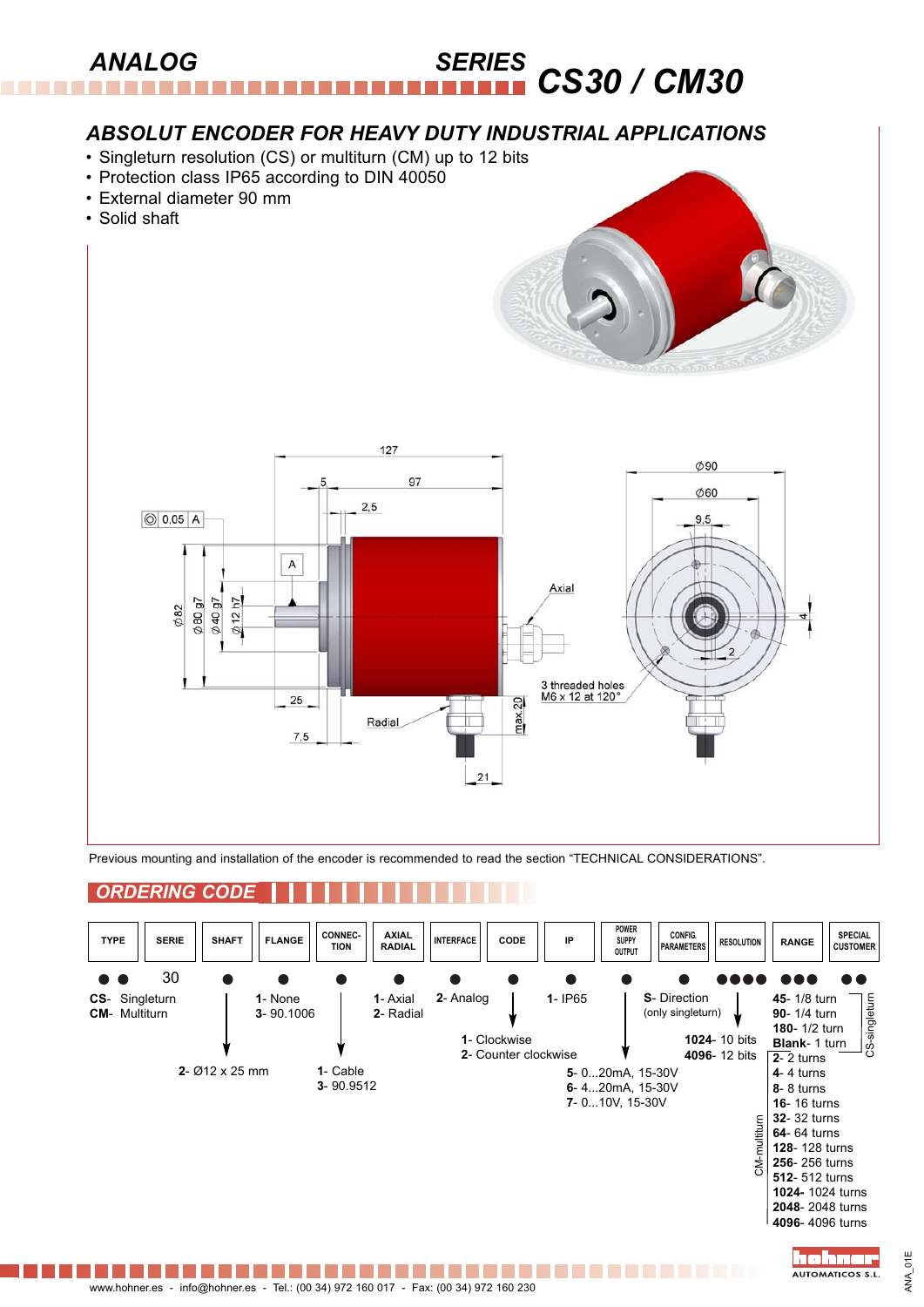### *CONFIGURABLE ANALOG SERIES*

*CMP10 / HMP10* ..................

### *CONFIGURABLE ABSOLUT MULTITURN ENCODER*

- Resolution up to 12 bits
- Configurable range by switch up to 4096 turns
- Protection class IP65 according to DIN 40050
- External diameter 58 mm
- Solid shaft (CM) and blind hollow shaft (HM)



Previous mounting and installation of the encoder is recommended to read the section "TECHNICAL CONSIDERATIONS".



#### **CONFIGURABLE RANGE**

| Switch 1                  | ON                                       | <b>OFF</b>                                   | ION                   | <b>ON</b>  | ON          | <b>IOFF</b> | ION              | <b>IOFF</b>                                  | ΟN                         | <b>OFF</b>          | ON                                      | loff                   | ION                   | <b>OFF</b>                              | ON                                       | <b>OFF</b>       |
|---------------------------|------------------------------------------|----------------------------------------------|-----------------------|------------|-------------|-------------|------------------|----------------------------------------------|----------------------------|---------------------|-----------------------------------------|------------------------|-----------------------|-----------------------------------------|------------------------------------------|------------------|
| Switch 2                  | ON                                       | lon                                          | IOFF                  | <b>OFF</b> | ΟN          | ION         | <b>OFF</b>       | <b>IOFF</b>                                  | ΟN                         | ON                  | <b>OFF</b>                              | loff                   | ION                   | <b>ON</b>                               | IOFF                                     | <b>IOFF</b>      |
| Switch 3                  | ON                                       | lon                                          | ION                   | ΙOΝ        | <b>OFF</b>  | IOFF        | <b>OFF</b>       | <b>IOFF</b>                                  | ΟN                         | ON                  | ON                                      | ION                    | <b>OFF</b>            | <b>IOFF</b>                             | loff                                     | <b>IOFF</b>      |
| Switch 4                  | ON                                       | lon                                          | ION                   | ION        | ON          | ION         | lon              | ION                                          | OFF                        | OFF                 | <b>OFF</b>                              | lOFF                   | IOFF                  | <b>OFF</b>                              | loff                                     | <b>IOFF</b>      |
| Analog<br>output<br>range | -<br>ىپ<br>ల<br>$\overline{\phantom{0}}$ | -<br>−<br>⋥<br>4<br>$\overline{\phantom{0}}$ | ⋾<br>$\sim$<br>~<br>- | Ξ<br>ᅮ     | w<br>⋍<br>ี | w<br>≖      | n<br>c<br>ē<br>ထ | w<br>⋍<br>⋾<br>ဖ<br>$\overline{\phantom{0}}$ | w<br>-<br>►<br>₽<br>ี<br>ო | S<br>turn<br>4<br>ڞ | U)<br>-<br>5<br>≖<br>$\infty$<br>Ñ<br>᠆ | ٤<br>₿<br>56<br>$\sim$ | w<br>ē<br>Ν<br>↽<br>5 | w<br>ⅎ<br>Š<br>$\overline{\phantom{0}}$ | w<br>∞<br>▿<br>Ó<br>$\mathbf{\tilde{c}}$ | n<br>ဖ<br>ၜ<br>Ş |

I in er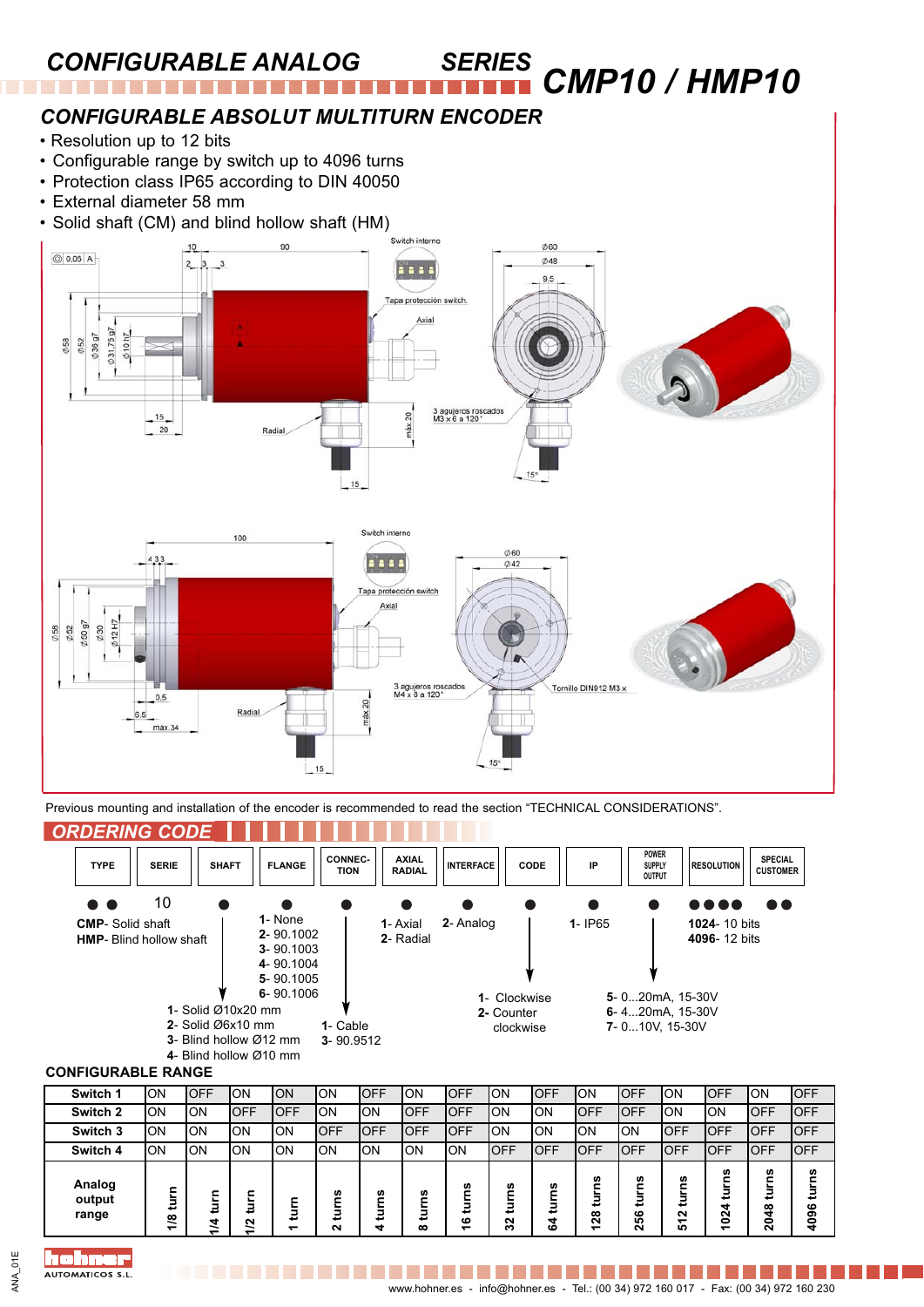#### $ANALOG$ *CS10 IP67* ----------

### *SINGLETURN ABSOLUT ENCODER FOR SEVERE INDUSTRIAL APPLICATIONS*

- Singleturn resolution up to 12 bits
- Protection class IP67 according to DIN 40050
- External diameter 58 mm
- Solid shaft





Previous mounting and installation of the encoder is recommended to read the section "TECHNICAL CONSIDERATIONS".

## *ORDERING CODE*



. . . . . . .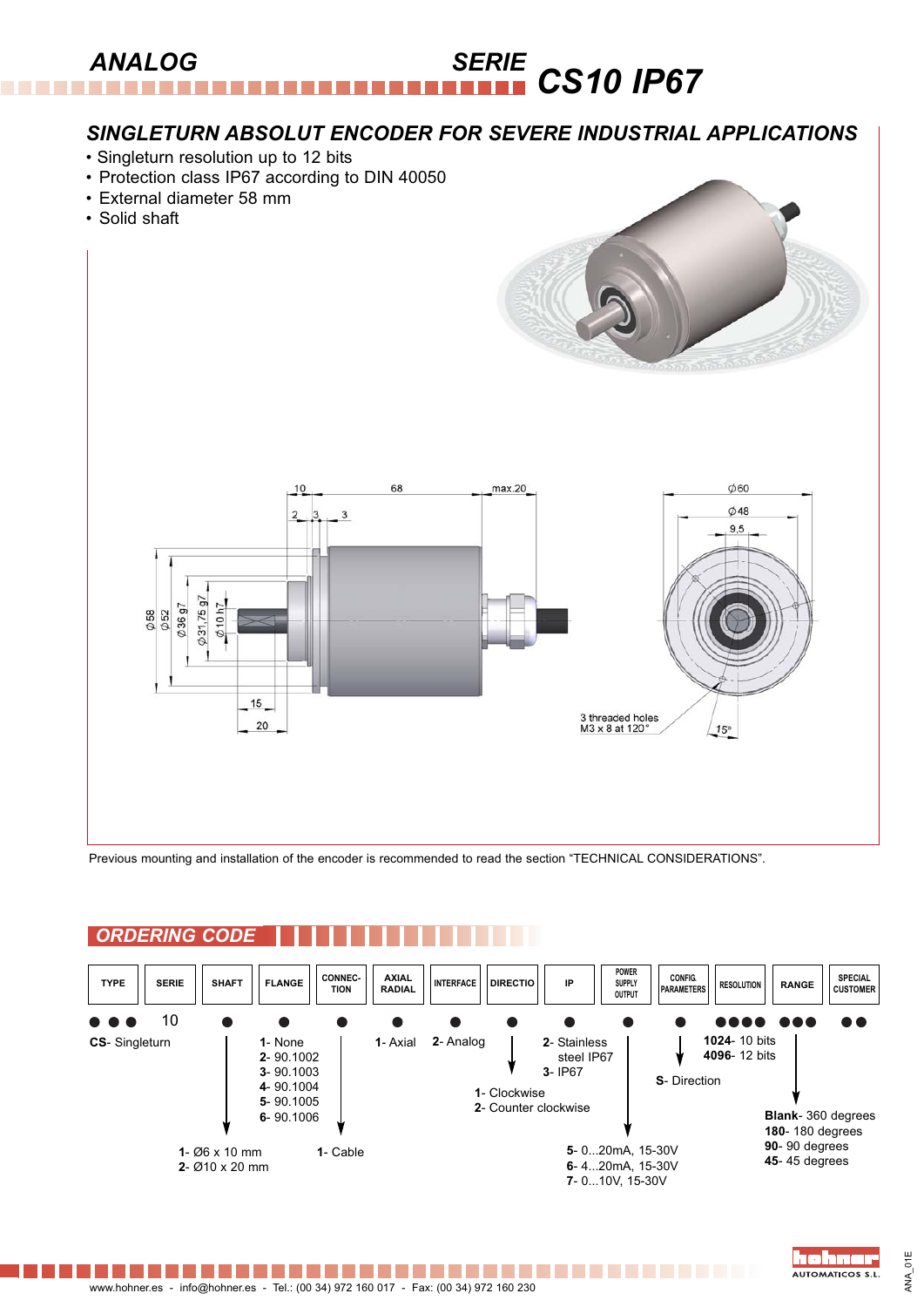#### *ANALOG SERIE CM10 IP67* --------

### *MULTITURN ABSOLUT ENCODER FOR SEVERE INDUSTRIAL APPLICATIONS*

- Multiturn resolution up to 12 bits
- Protection class IP67 according to DIN 40050
- External diameter 58 mm
- Solid shaft





Previous mounting and installation of the encoder is recommended to read the section "TECHNICAL CONSIDERATIONS".

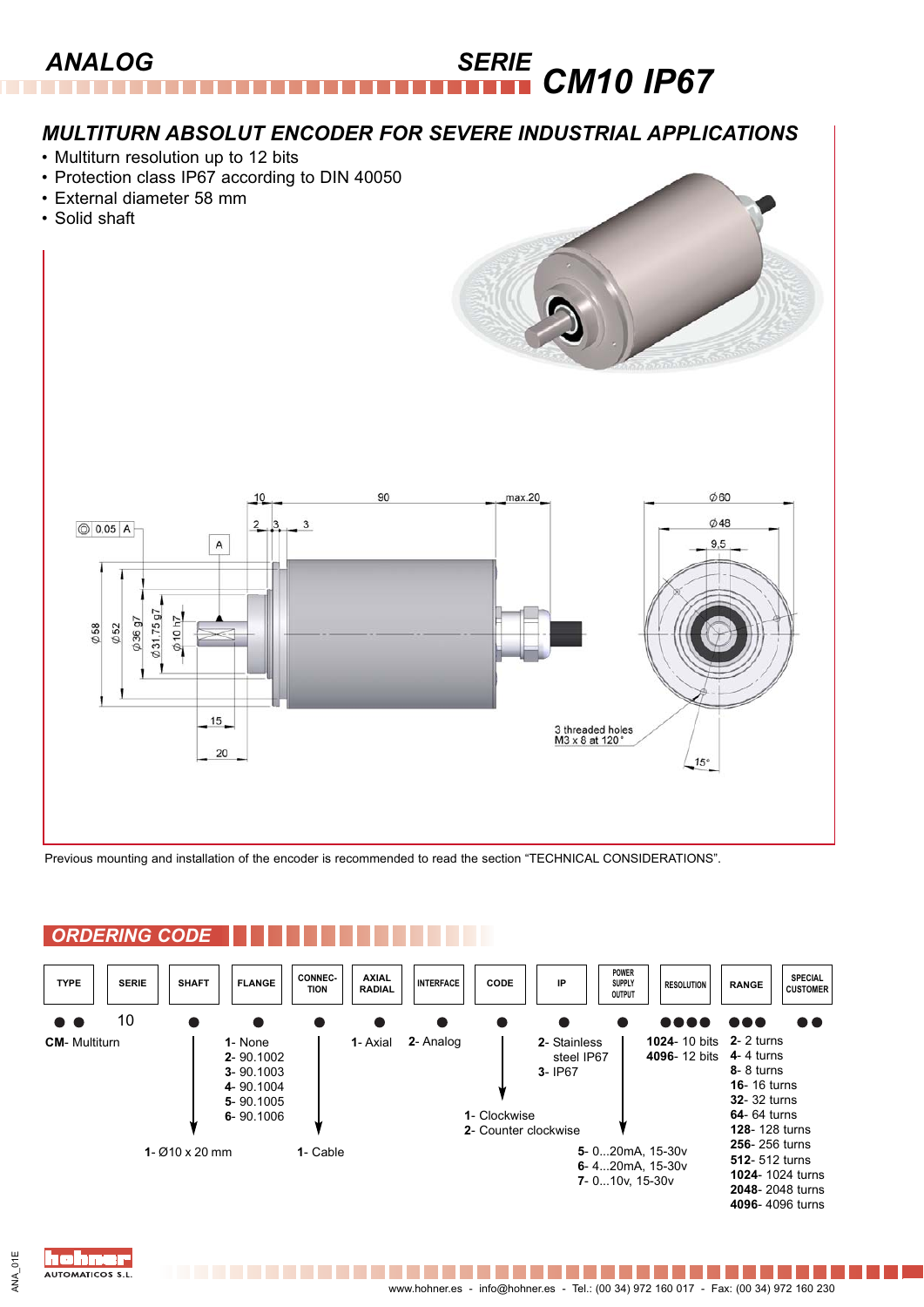#### *ANALOG SERIES CS30 / CM30 IP67* ----------

### *ABSOLUT ENCODER FOR EXTREME AND SEVERE INDUSTRIAL APPLICATIONS*

- Singleturn resolution (CS) or multiturn (CM) up to 12 bits
- Protection class IP67 according to DIN 40050



Previous mounting and installation of the encoder is recommended to read the section "TECHNICAL CONSIDERATIONS".

### *ORDERING CODE*